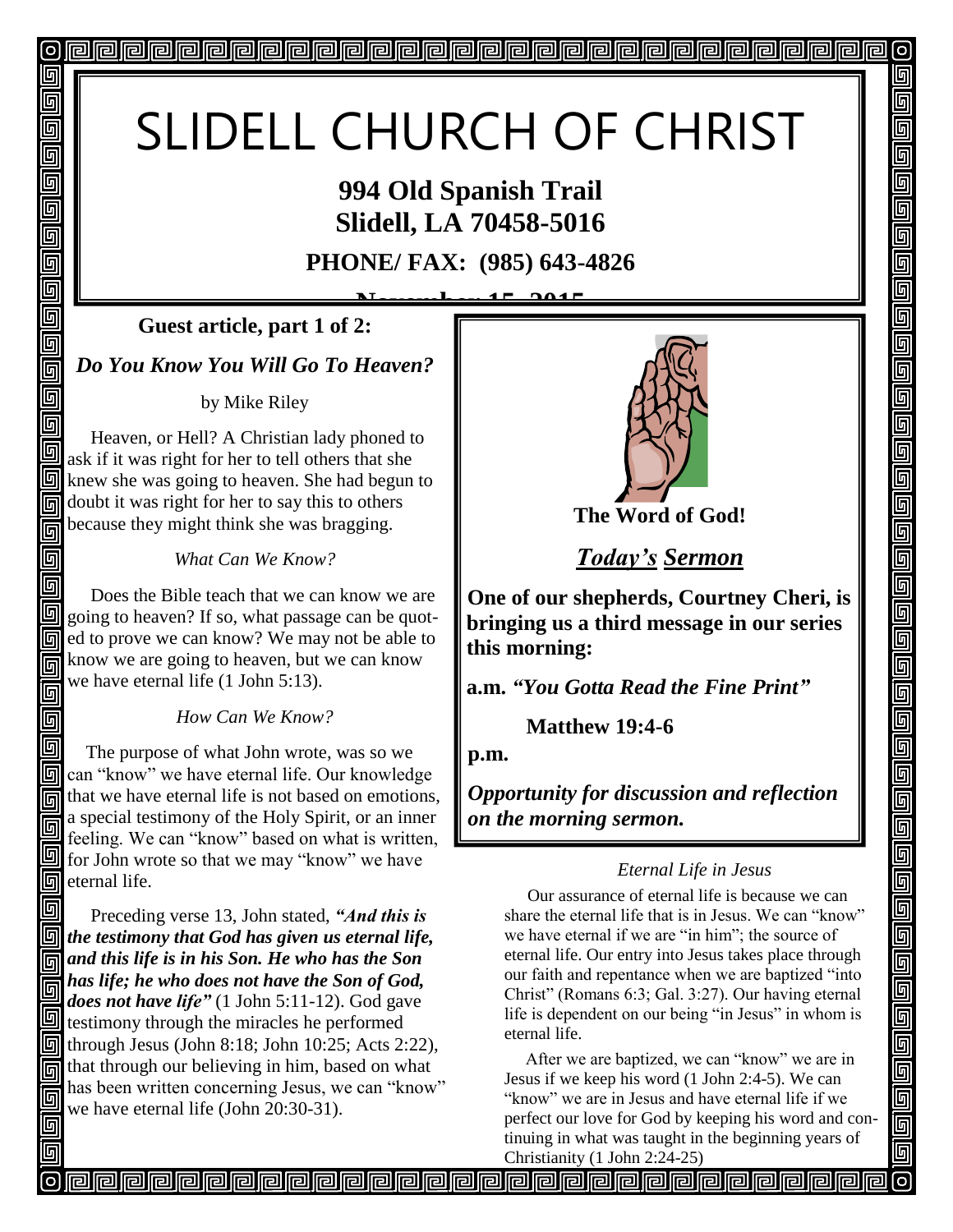$\boldsymbol{\mathsf{[o]}}$ 回

# Welcome Visitors!

**We are pleased to have the opportunity to welcome you to our service. We think you will find our congregation family to be one that enthusiastically embraces newcomers and warmly welcomes them into our fellowship. We hope you feel right at home as you join us in worship, praise and thanksgiving.**

Sermon Series Reminder!

~ ~ ~ ~ ~ ~ ~ ~ ~ ~

Continuing our Sunday morning sermon series on discerning God's will as it pertains to matters of marriage, divorce and remarriage, one of our shepherds, Courtney Cheri, is presenting his third message this morning. All three of our elders are planning on taking turns to preach most of the remaining sermons.

~ ~ ~ ~ ~ ~ ~ ~ ~ ~

Anticipated New Arrivals!

 **Erin Carter Taylor** (Joyce Carter's granddaughter) - expecting a little boy around 28 February.

 **Jaimie Sparks** is expecting a baby in March. Pray for mother and child's good health throughout her pregnancy.

## "*REMEMBER IN PRAYER*

 *&* " *ENCOURAGE"*

 With Visits, Calls, & Cards  **The nation of France and the capitol of Paris as they grieve and struggle to come to grips with barbarian ISIS atrocities that <u><b>o**l</u> occurred of Friday.

回  **Roger Waters** (Shirley Fowler's brother, of Granada, MS) - just diagnosed with lung cancer. **同** Doctors don't give him long to live, whether he opts for chemotherapy or not. 同

 **Tom Woods** (husband of Jesse Fowler's niece) - has colon cancer that has metastasized into his lungs.

 $\boldsymbol{\mathsf{[o]}}$ 

回

回 靣

واواواواواواواواوا

回 <u>ត្ប</u>

<u>同</u> 画

اواهاها والواواها والواوا

90000

<u>gagaga</u>

画画

 $\overline{\mathsf{G}}$ 

回

 **Paul Moragne** - recovering from gall bladder removal surgery Friday in Bogalusa. He is home already, and if all goes well he may be healed well in about a week.

 **Daniel Alderete -** former member here, has moved to his father's hometown of San Antonio, where he is hospitalized with two newly discovered malignant and inoperable brain tumors. Doctors give him no more than a year to live. You can communicate with Dan by friending him on Facebook, or by writing to him at his father's address:

> Daniel Alderete 3210 Rosette Dr San Antonio, TX 78247

 **NOTE**: It is necessary in correspondence to refer to him as "Daniel" instead of "Dan," since his father also goes by "Dan" at this address.

 **Dan Ledford** (a preacher of the church in Alabama) - diagnosed as having a brain tumor.

 **Kimberley Carter** - diagnosed with Epstein-Barr syndrome (mononucleosis).

 **Larry Covington** (co-worker of Dorsie's) hospitalized in an ICU in Jackson, MS with breathing difficulties and low oxygen.

 **The family of Kathleen Nassar** (a friend of Sarah Schillinger Ridner) - recently found deceased in her home in Tullahoma, TN.

 **Rose Acker** - is experiencing periodic brief hospitalizations for congestive heart fluid retention

 **Ronald Molina** (Gerald's brother, in E. Tennessee) - receiving radiation treatments for prostate cancer.

 **Akram & Martha Mustafa** (Nayla's parents) have travelled to his hometown of Ramallah, Palestine, for business during a time of heightened Israeli-Palestinian violence and tensions. Pray for their safety and that they will soon be able to con-

~ ~ ~ ~ ~ ~ ~ ~ ~ ~

回

同 面

Ō<br>O 画 靣 回 靣  $\overline{\mathbb{D}}$ 回 回

回回

<u>Field</u>

靣

 $\overline{\overline{\mathbb{G}}}$ 回 回 回 回 回

回 同 回

回 回 回 回 回

回 П 回

> <u>papapapapapapapapapapapapapapapa</u> 冋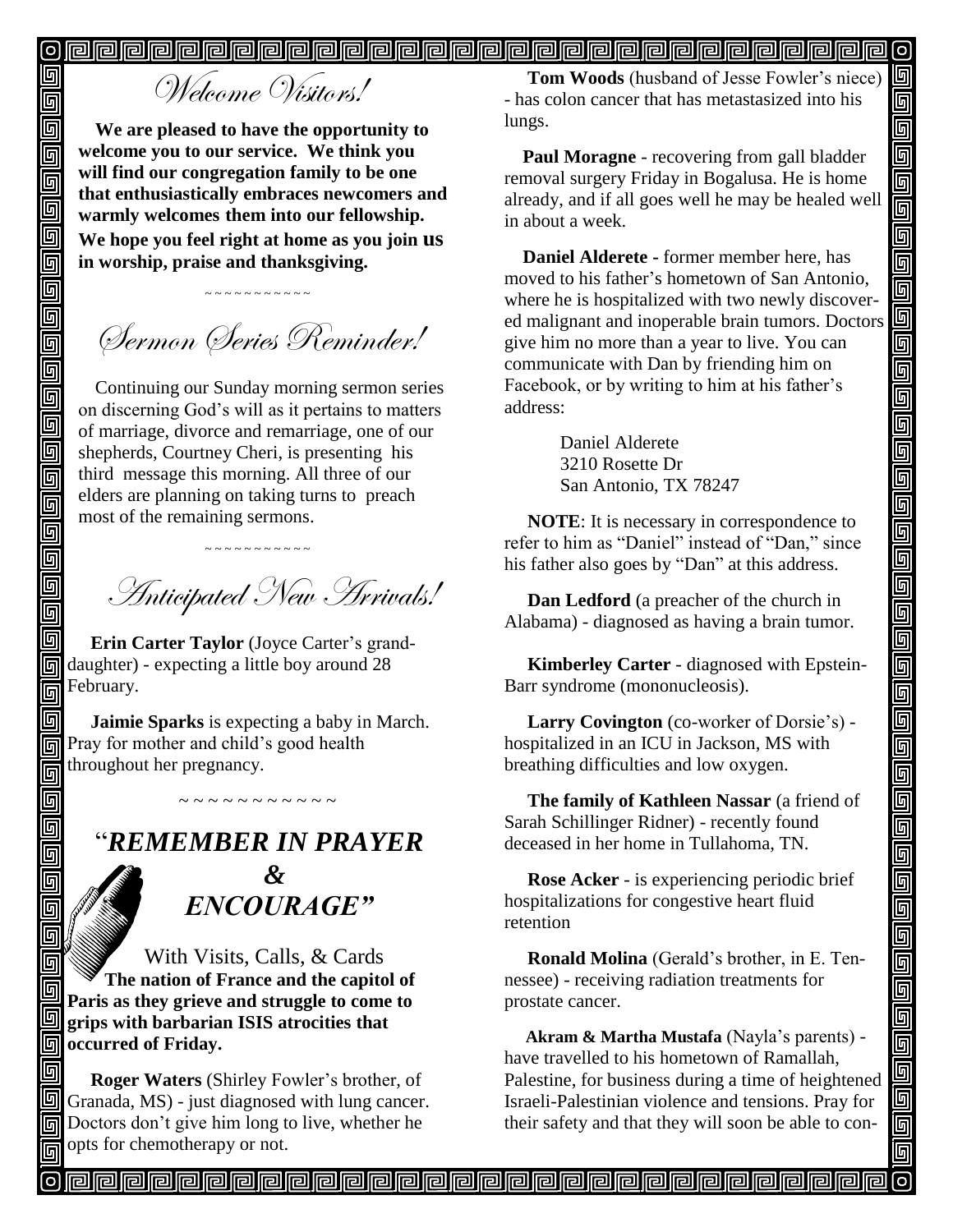#### 

 $\mathbb{F}$  clude their business and return home to Slidell as scheduled this Tuesday.

回  **Roger Whitley** (in-law of the Moragnes) suffering from emphysema in North Carolina.

回

同 回

同

回

同 同

 **Angel Mangus** (of Houston, TX, niece of Carl Mangus) - afflicted with inoperable stage 4 brain 同 cancer.

回 **Jase Roig** (premature infant son of Colton Roig) - pray for God's healing hand to be upon  $\overline{\text{m}}$  through his long-term health problems of an  $\overline{\mathbb{F}}$  arachnoid cyst in his brain, and cardiac openings that have not yet healed. 同

 **Jessica Jackson** (daughter of a friend of 同 George Roig) - age 26, suffering chronic 同 headaches and depression which have only **n** recently begun.

圆  **Marie Peterson**- recovering at home from **n** recent surgery. 回

 **Tod Grabert -** recovering at home in Lafourche Parish from recent serious back surgery.

回 **Walter Acker, Jr.** ("Butch") - suffering chest 回 pains and has been recently been hospitalized.

 **Kathy Mathern** (Bridget Carter's mother) recovering well in Metairie following recent knee 0 surgery.

回 **Mildred Tymkiw** - continuing her recovery at 同 her daughter's home here in Slidell. Calls are very much appreciated, but not visits please at this  $\Box$  time.

回  **Jerry Kimbrough** (former member here, now at the church of Christ at S. Baton Rouge) - diagnosed with cancer in his eye, and will be undergoing chemotherapy soon. Î

同 **Shirley Ervin** - thanksgiving that she is heal- $\boxed{6}$  ing following recent neck surgery and is striving  $\frac{1}{\sqrt{2}}$  now to return to normal activity levels.

回 **Stephanie Smith** (sister of Kevin Cox) - needs  $\sqrt{\frac{1}{2}}$  surgery for her right shoulder, but a calcium deficiency won't permit this now. 回

**Zach Steele** - suffering now from abnormal cells in his blood called myelodysplastic syndrome (MDS). It is what can be called a "second cancer." It's not cancer, but can be, and in his case is a result/side effect of previous treatments for cancer.

回 回 靣

回  $\blacksquare$ 

 $\overline{\mathsf{g}}$ 

o<br>Olo

 $\overline{\mathbf{p}}$ 

<u>alai</u>

اواروارواروارواروارواروا

İo

واواواواواواواواواواواواواوا

d<br>90

<u>alai</u>

ලු

Zach will be having chemo and selective radiation treatments periodically for the foreseeable future. õ

**Rosa Nuñez** (good friend of the Vargas family) - having serious painful health problems.

**Jessica Fowler** (Jesse and Shirley's granddaughter, a resident of Lockport, LA**) -** facing severe personal problems.

**Terri Jones** - pray that she'll come to feel better through her negative phases in her Epstein-Barr disorder.

**Dale Epperley** - awaiting a new prosthesis that will relieve the pain and inflammation in his leg.

**Gerald Molina** - still seeing doctors for spinal stenosis.

**Sharon Honoré** (sister of Anita, and a member at the Crowder Blvd. church) - has advanced breast cancer.

 **Clara Leonard** - overall pain continues to subside somewhat, though her ankle bothers her now.

 **Bobby Leonard** - awaiting test results from his recent appointment with a kidney specialist.

 **Alexis Leonard** (Joyce Carter's granddaughter) - scheduled to have recently implanted knee hardware to be surgically removed on 17 Nov.

 **Fairie Roig** - also has a recent flare-up of pain in her right knee.

 **Devon Nelson** (Roig's grandson) - has recently enlisted in the U.S. Army (November 3), and has begun basic training at Fort Benning, GA.

 **Marisol Vargas** - gone to her parents' home in Costa Rica, for at least two more weeks, to care for her mother, **Maria Aurelia Alsaro**, who has been afflicted with two infections. The latest word is that she has recovered very well despite earlier

<u>papapapapapapapapapapapapapapapa</u>